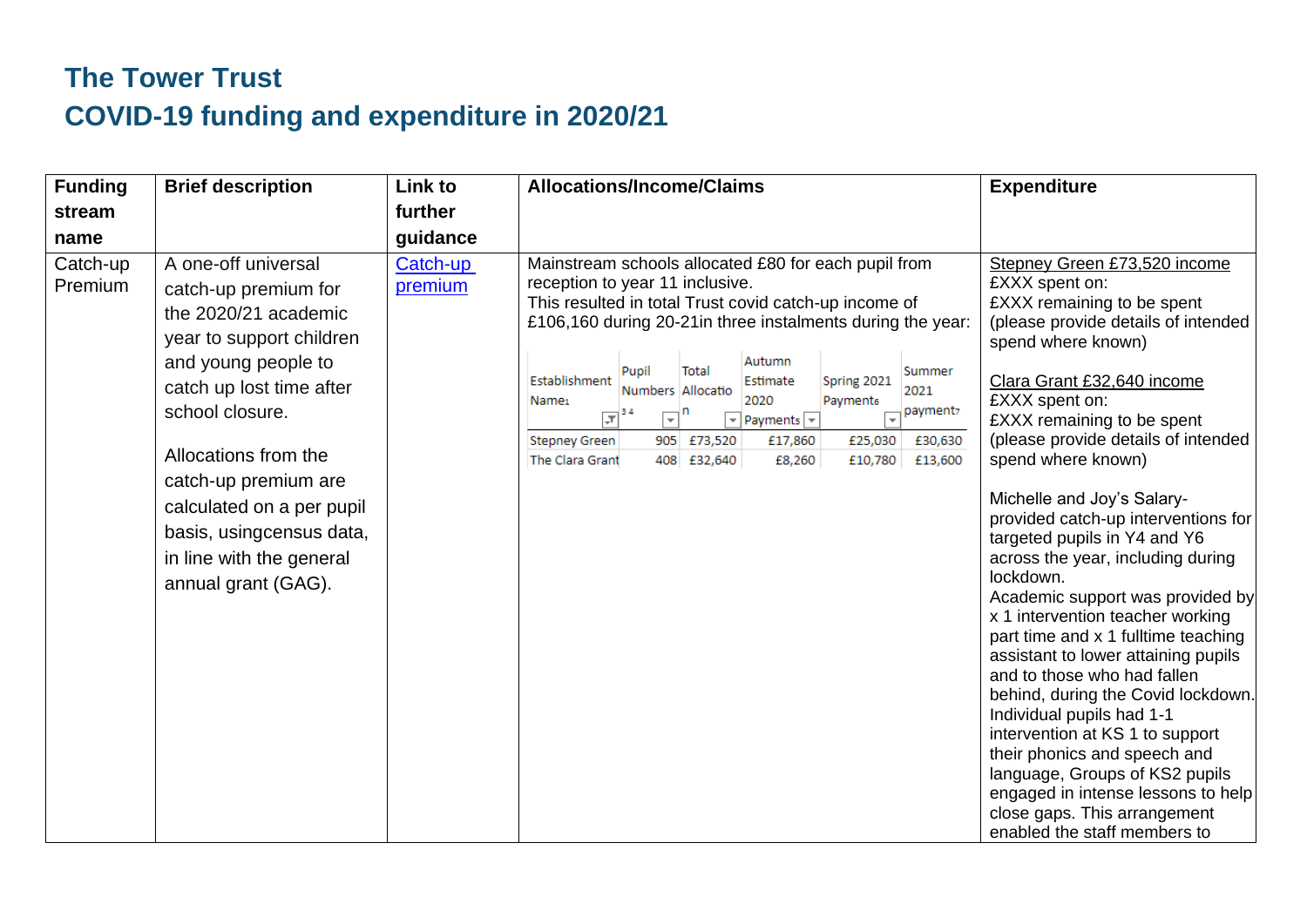|                                  |                                                                                                                   |                              |                                            | focus exclusively on a small<br>number of pupils, in a separate<br>classroom to teach and develop<br>skills to ensure effective progress<br>was made by pupils. |
|----------------------------------|-------------------------------------------------------------------------------------------------------------------|------------------------------|--------------------------------------------|-----------------------------------------------------------------------------------------------------------------------------------------------------------------|
| National                         | Funding to provide                                                                                                | <b>National</b>              | <b>Stepney Green:</b>                      | Stepney Green:                                                                                                                                                  |
| Tutoring<br>Program<br>me        | additional, targeted<br>support for those<br>children and young<br>people who need the<br>most help through       | <b>Tutoring</b><br>Programme | Clara Grant: N/A                           | Clara Grant: N/A                                                                                                                                                |
|                                  | access to, amongst<br>other things, academic<br>mentors and tutors.                                               |                              |                                            |                                                                                                                                                                 |
|                                  | Allocations are                                                                                                   |                              |                                            |                                                                                                                                                                 |
|                                  | calculated as per                                                                                                 |                              |                                            |                                                                                                                                                                 |
|                                  | thecatch-up                                                                                                       |                              |                                            |                                                                                                                                                                 |
|                                  | premium above.                                                                                                    |                              | PLEASE ADVISE CLAIMS MADE                  |                                                                                                                                                                 |
| COVID-19<br>Workforce            | The fund covers support                                                                                           | <b>Workforce</b><br>fund     | (IF YES, WHAT THEY WERE, IF NOT - WHY NOT) | <b>Stepney Green:</b>                                                                                                                                           |
| Fund                             | for schools meeting the<br>criteria to help them meet<br>thecost of covering<br>workforce absences.               |                              | <b>Stepney Green:</b><br>Clara Grant: N/A  | Clara Grant: N/A                                                                                                                                                |
| COVID-19                         | <b>Exceptional costs</b>                                                                                          | <b>Exceptional</b>           | <b>Stepney Green:</b>                      | <b>Stepney Green:</b>                                                                                                                                           |
| exceptio<br>nal costs<br>funding | associated with<br>COVID-19 for the<br>period from March to<br>July 2020, up to a limit<br>based on the number of | costs                        | Clara Grant: £9,383.32                     | Clara Grant:<br><b>Alcohol Free Hand Wash</b><br>500ml x 12<br>Sterizar alcohol sanitizer<br>600ml<br>1 DG4113 Blue Hybrid                                      |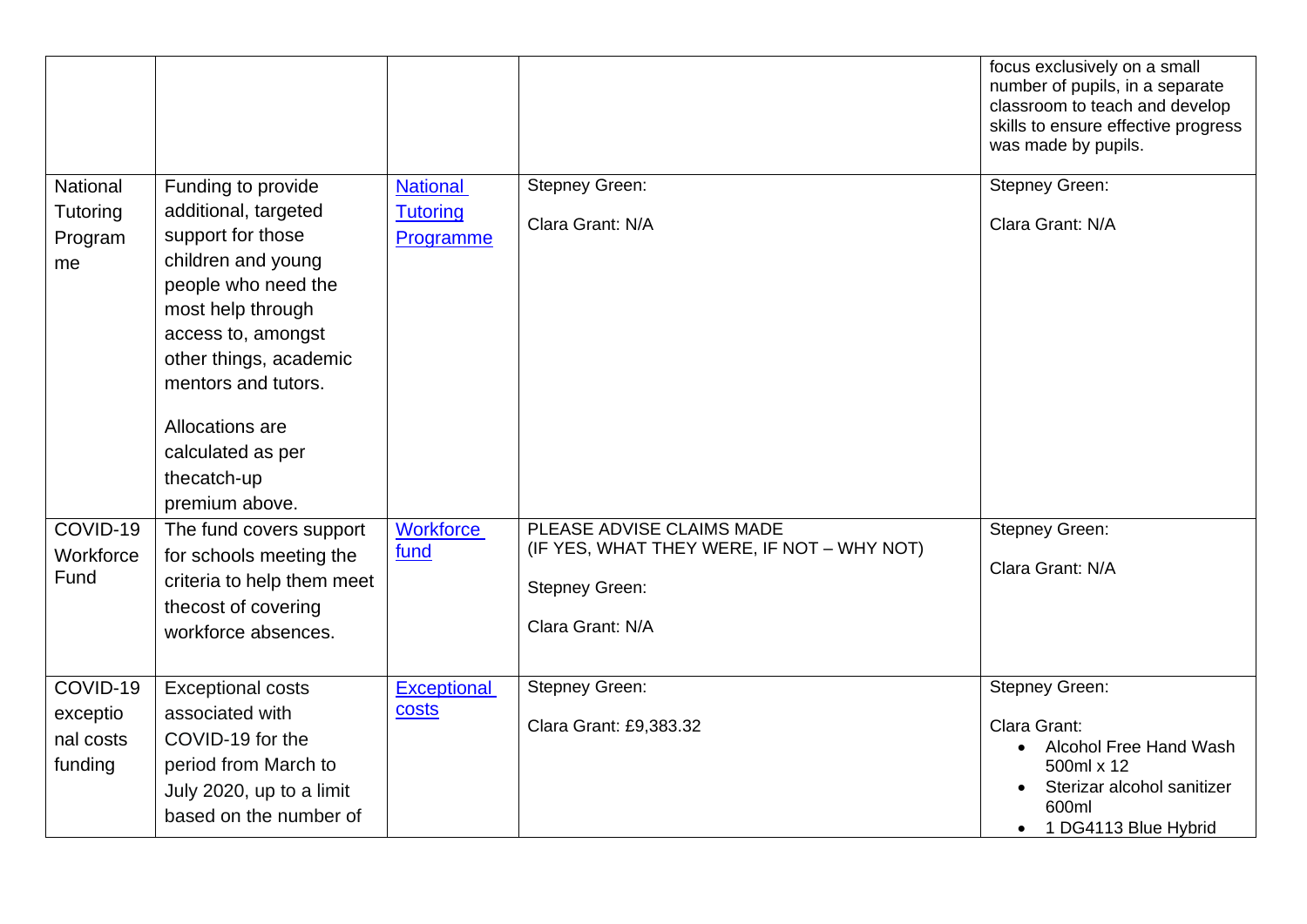|                             | pupils in the school and<br>subject to financial  |                              |                                    | <b>Examination Gloves</b><br>Powder Free Large                                                                                                                                                                                                                                                                                                                                                                                                                                                                                                                                                                                                |
|-----------------------------|---------------------------------------------------|------------------------------|------------------------------------|-----------------------------------------------------------------------------------------------------------------------------------------------------------------------------------------------------------------------------------------------------------------------------------------------------------------------------------------------------------------------------------------------------------------------------------------------------------------------------------------------------------------------------------------------------------------------------------------------------------------------------------------------|
|                             | performance criteria.                             |                              |                                    | hand sanitizer 5L, hand<br>sanitizer 100ml, COVID 19<br>2 B8102 BlueOcean 3 Ply<br>Disposable Face 100<br>Masks - COVID - 19<br>40 B4010 BlueOcean<br>Alcohol Liquid Hand<br>Sanitiser100ml Spray -<br>COVID - 19<br>50 B8101 BlueOcean<br>MyVisor Face Shield -<br>COVID 19 500ml hand<br>sanitizer x 4 bottles<br>500ml hand sanitizer x 1<br>bottle<br>2 B8104 BlueOcean<br>$\bullet$<br><b>Infrared Forehead</b><br>Thermometer - COVID - 19<br>infrared forehead<br>thermometer COVID 19<br>G45 Buckets x 4<br>Spray bottles, doorstops<br>Pedal Bin x 5 COVID - 19<br>Hand sanitisers for<br>classrooms on order<br>Wash basin on order |
| COVID-19<br>Mass<br>testing | Some academy trusts<br>were allocated funding     | Testing:<br>grant<br>funding | Stepney Green:<br>Clara Grant: N/A | Stepney Green:<br>Clara Grant: N/A                                                                                                                                                                                                                                                                                                                                                                                                                                                                                                                                                                                                            |
| funding                     | under the National<br><b>Testing Programme to</b> |                              |                                    |                                                                                                                                                                                                                                                                                                                                                                                                                                                                                                                                                                                                                                               |
|                             | support them with the<br>costs incurred           |                              |                                    |                                                                                                                                                                                                                                                                                                                                                                                                                                                                                                                                                                                                                                               |
|                             | conducting on-site                                |                              |                                    |                                                                                                                                                                                                                                                                                                                                                                                                                                                                                                                                                                                                                                               |
|                             | testing.                                          | Testing:                     |                                    |                                                                                                                                                                                                                                                                                                                                                                                                                                                                                                                                                                                                                                               |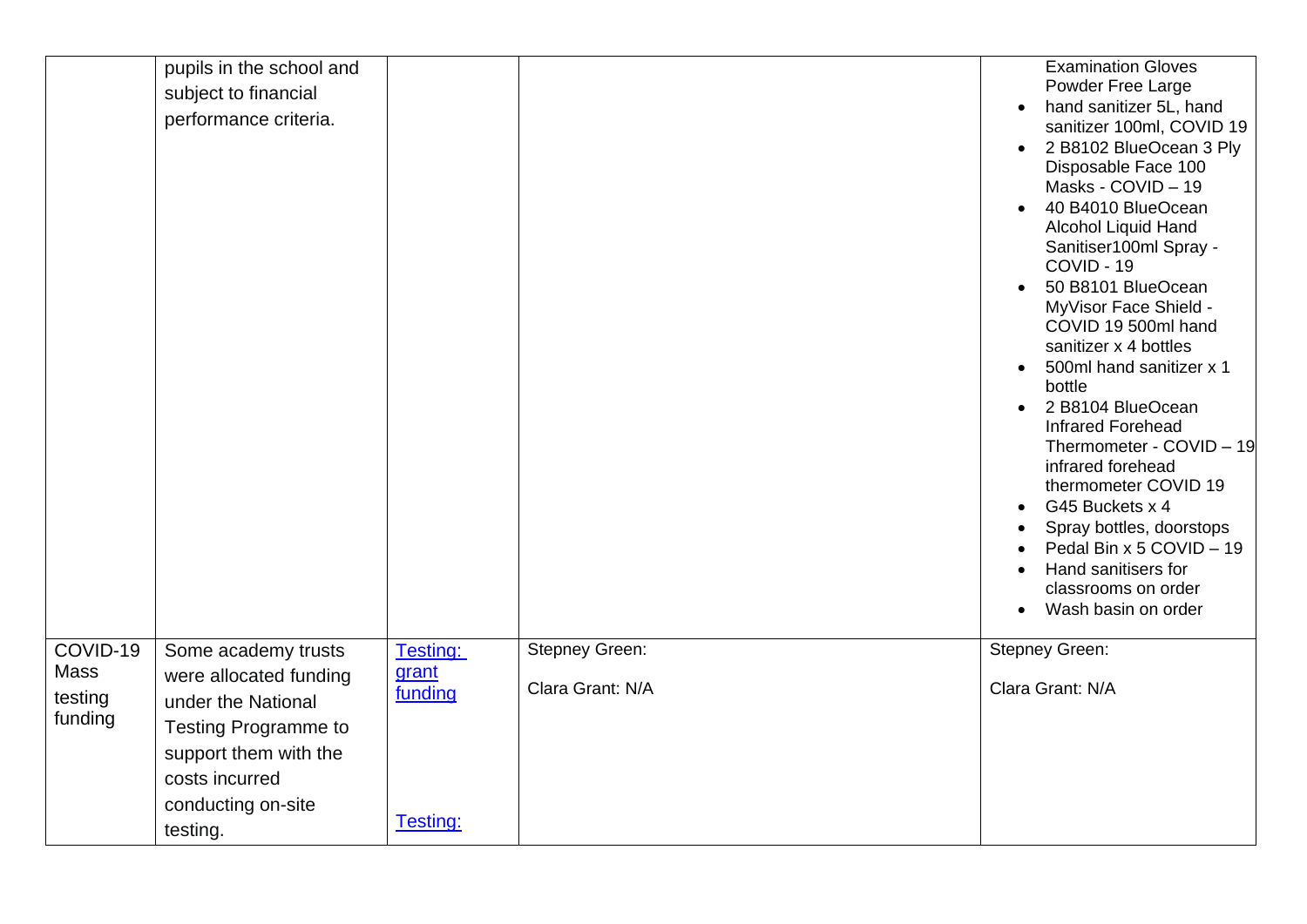|                                                  | Trusts could also<br>submit claims to cover<br>exceptional costs as a<br>result of the |                                                |                                                                                                              |
|--------------------------------------------------|----------------------------------------------------------------------------------------|------------------------------------------------|--------------------------------------------------------------------------------------------------------------|
| Any other<br>Covid<br>funding and<br>expenditure |                                                                                        | <b>Stepney Green:</b><br>Clara Grant: £4075.00 | <b>Stepney Green:</b><br>Clara Grant: Coronavirus (COVID-<br>19) free school<br>meals additional costs claim |